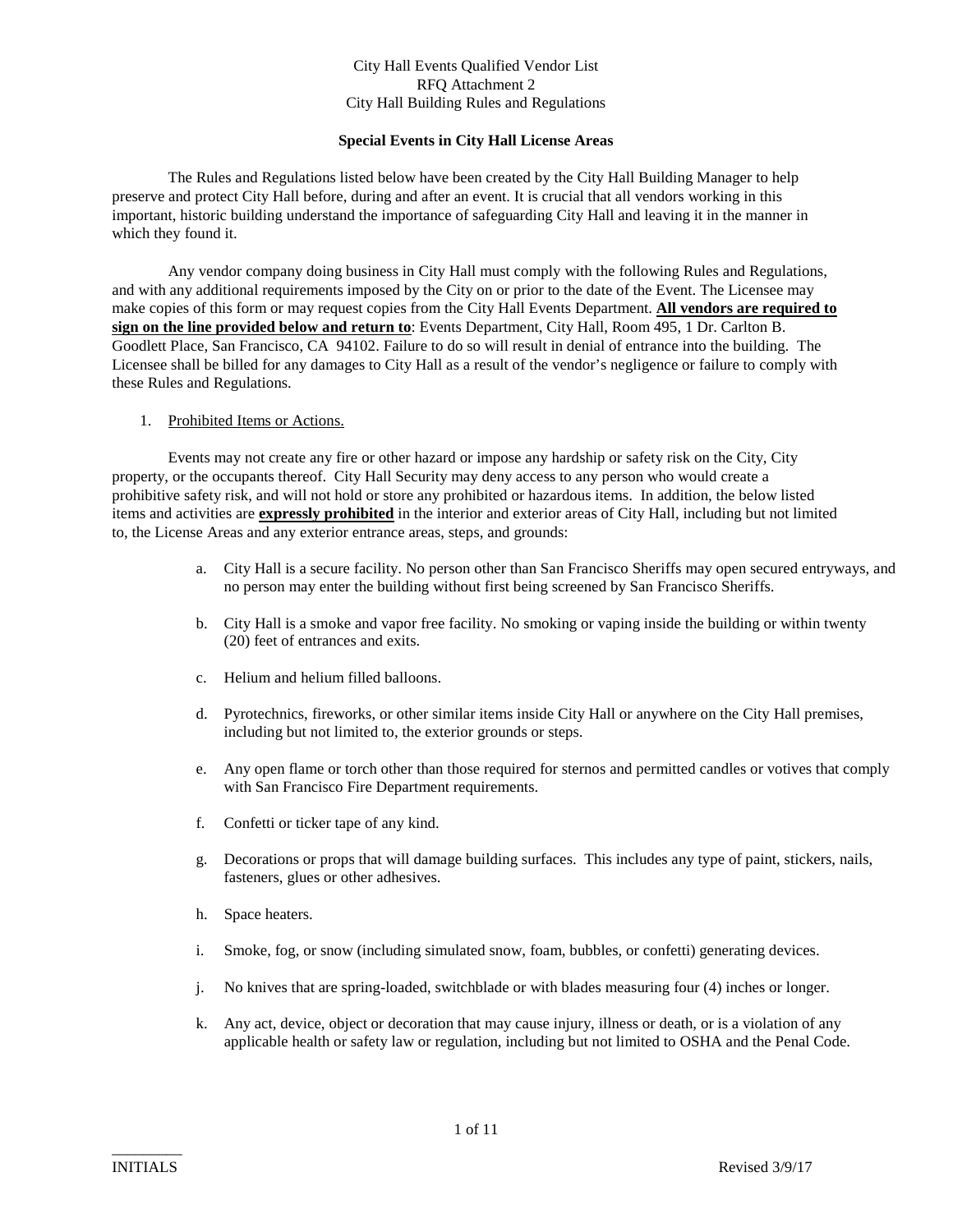- l. Opening, making connection to, altering or energizing/de-energizing any or all electrical over current protection devices, electrical distribution panels or electrical systems.
- m. Any decoration or prop consisting of a water fountain or waterfall with still or running water.
- n. The use of zip wire for lighting installation.
- o. Use of liquid nitrogen or compressed gas for any purpose, with the exception of use for cornelius kegs no larger than five (5) gallons in size (see Section 6.e. for more information).
- p. The provision of alcohol without any substantial food at the Event (City reserves right to request menu and timeline for Event in advance).
- q. Building guests will refrain from: standing on or leaning against any of the Rotunda ledges, balcony railings or radiators; standing or sitting on window sills; sitting, posing or otherwise blocking movement on stairwells; blocking doors or other modes of ingress or egress in doorways or hallways; climbing the interior or exterior portions of City Hall.
- r. Leaving vehicles unattended when not parked in a legal parking space, or double-parking in a manner that impedes the flow of vehicular traffic.

The following activities or items are prohibited unless the Licensee obtains advance written permission from the City:

- s. Affixing to a building exterior any prop, wiring, lighting fixture, signage, banner, flag, emblem, scaffold, covering, paint or decoration. If permission is granted by the City for such activity, such activity must be conducted under the direct supervision of a City Hall Engineer.
- t. Altering, disassembling, attaching to or adding to any scaffold, support, temporary construction or permanent structure. If permission is granted by the City for such activity, such activity must be conducted under the direct supervision of a City Hall Engineer.
- u. Removing, changing or installing signs, notices, announcements or directional or safety indicators. If permission is granted by the City for such activity, such activity must be conducted under the direct supervision of a City Hall Engineer.
- v. Changing, covering, altering or fastening anything to any lighting fixture or its wiring or appurtenances. If permission is granted by the City for such activity, such activity must be conducted under the direct supervision of a City Hall Engineer.
- w. Entering into any storage area, office, mechanical space, roof, balcony or any other restricted or non-public area.
- x. Use of the McAllister Street ramp areas for parking, off-loading, storage, catering services, placement of props, or as a film set.
- y. Carrying into a building any explosive, flammable, toxic or hazardous material, firearm or weapon. Only officers of a state or federally recognized law enforcement agency may carry firearms into the building.
- z. Hanging of signs, notices or banners must be conducted under the direct supervision of a City Hall Engineer. Should approval be granted, signs must be posted using low tack painters tape so as not to leave adhesive residue on walls or surfaces.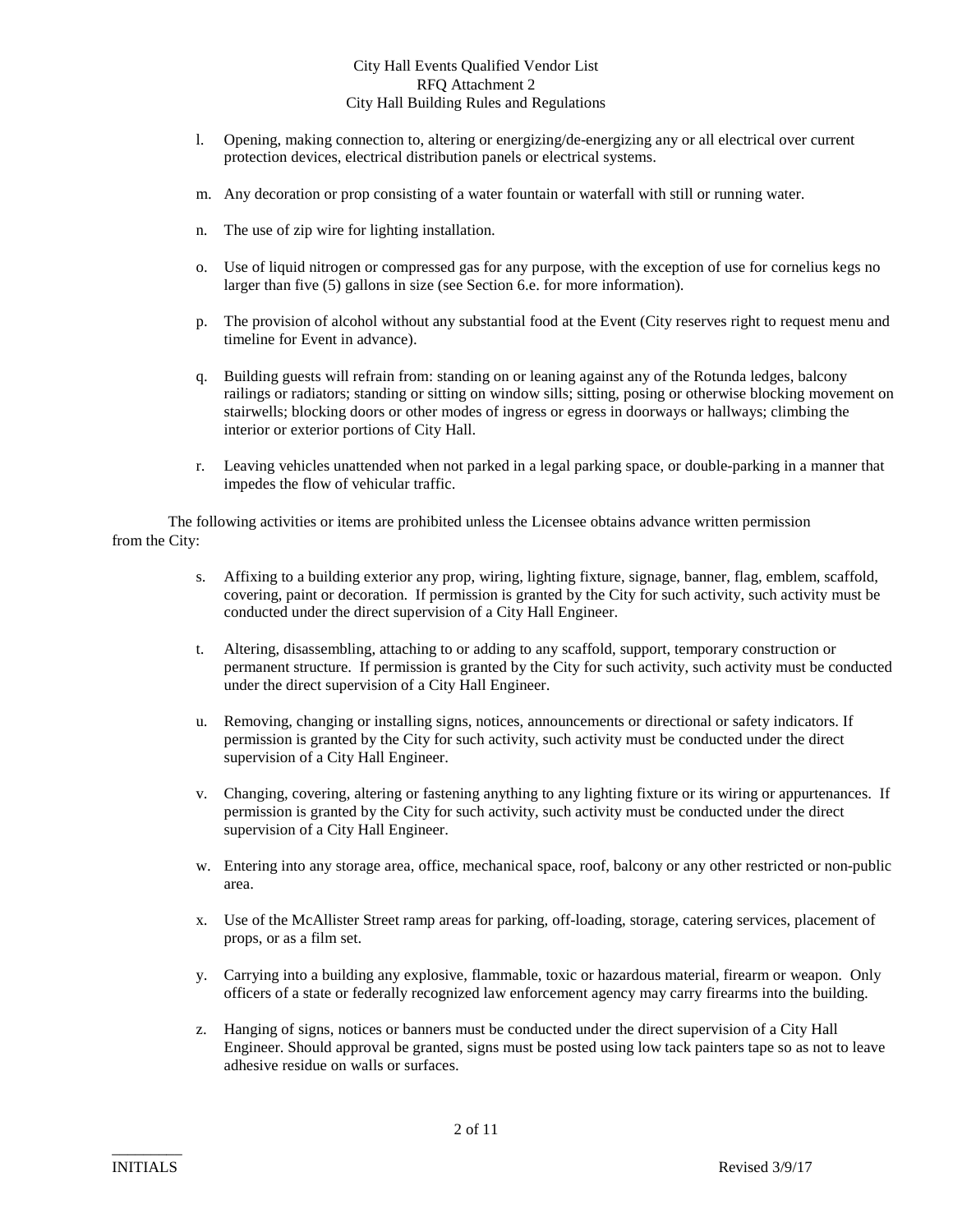- aa. Allowing the entry into a building of any animal, other than service animals.
- bb. Failing to provide a dance floor in carpeted areas of the North Light Court and South Light Court for any event involving live entertainment, a DJ, or dancing.
- cc. Placement of any decor on the grand staircase in City Hall that impedes egress.
- dd. Carpet on the Rotunda staircase and staircase landing.

#### 2. Film and Photography.

Organizations or persons desiring to use City Hall for film production activities must enter into a use agreement, in accordance with Chapter 57 of the Administrative Code, which shall incorporate provisions consistent with this policy for the use of City Hall. City must approve all such use agreements and permits may be required by the San Francisco Film Commission.

In addition, photographers and their subjects must comply with the following rules:

- a. Lighting equipment must be battery-operated.
- b. Commercial photography or videography, film production and related commercial activity in or of City Hall is prohibited without proper permits from the San Francisco Film Commission.
- c. Flash equipment that causes a significant visual disturbance shall not be used in City Hall.
- d. Professional photography equipment (e.g., umbrella lights, flash photography equipment, zoom lenses or cameras larger than the size of one's hand) is prohibited in the Office of the County Clerk (City Hall rooms 162 and 168) and must not obstruct or otherwise impede ingress and egress through the hallways and corridors leading into the Office.
- e. Photographers are prohibited from taking pictures of the San Francisco City Hall Events Calendar displayed in the Office of the County Clerk.
- f. Photography subjects will refrain from: standing on or leaning against any of the Rotunda ledges, balcony railings or radiators; standing or sitting on window sills; sitting, posing or otherwise blocking movement on stairwells; blocking doors or other modes of ingress or egress in doorways or hallways; climbing the interior or exterior portions of City Hall.
- 3. Sales/Contributions/Donations Restrictions on Fundraising and Political Campaign Events.

Use of City Hall for an event involving an admission charge, or the sale of any item, or the solicitation or request of any kind of contribution for any cause of purpose, is strictly prohibited unless the Licensee is a government agency or is qualified as a not-for-profit, tax-exempt organization under section  $501(c)(3)$  of the Internal Revenue Code.

To avoid the appearance of the City's involvement in favoring or opposing candidates for public office, ballot measures or political parties, political campaign events inside City Hall are strictly prohibited. For the purpose of this regulation, a "political campaign event" is an event conducted for the purpose of (1) supporting or opposing any pending or proposed candidate for local, state, or federal office or any pending or proposed ballot measure; or (2) soliciting, accepting, or rewarding donors for contributions of, any funds that the person or organization soliciting or accepting the funds will use, directly or indirectly, to support or oppose any local, state, or federal candidate or any pending or proposed ballot measure.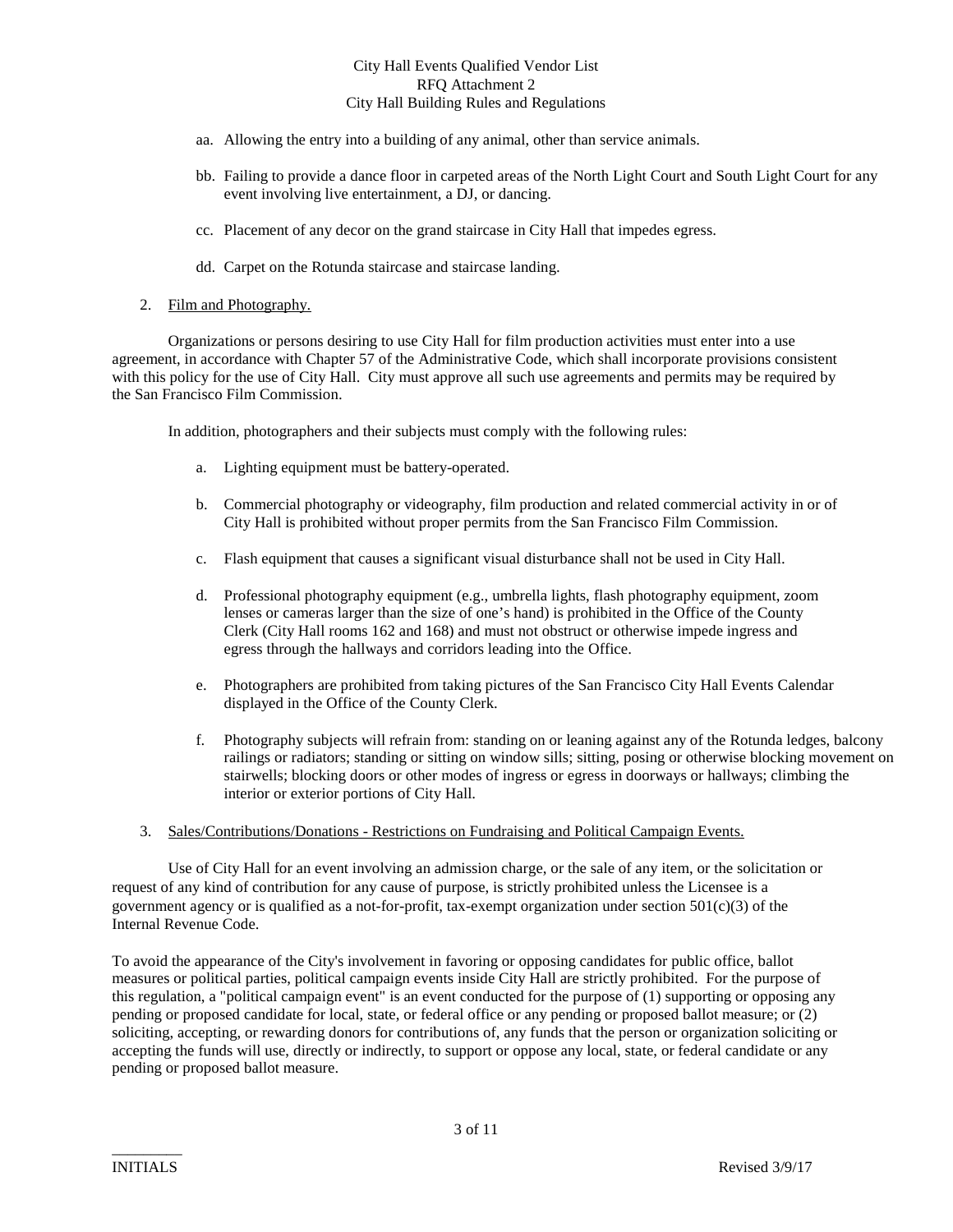## 4. Building Access

- a. Use of License Area. Entry into the Rotunda and/or  $2<sup>nd</sup>$  Floor for event set-up is not permitted until 4:00 PM; and the Catering Manager for the event must have consent from the City. For evening rentals, the South Light Court may be set up only after 4:00 PM and North Light Court may be set up only after 2:00 PM. The North Light Court Café is open to the public until 3:00 PM so event set-up may not impede the conduct of business or create an unsightly area for the public. Additional fees and charges will apply if the event set-up requires early closure of the North Light Court Café or if set-up begins before the times indicated above, and must be paid in advance.
- b. Access for Load-in/Load-Out. Loading times must be pre-arranged through City Hall Event Staff for each event. City Hall will inform vendors whether to use the Grove Street or the Van Ness Street entrance to load or unload equipment. Loading times for Grove are from 2:00PM – 2:00AM on the day of the event. The Van Ness entrance is available for load-in during times specified in the Short Term License Agreement only, and work must be supervised by a City Hall Event Manager. Vendors must provide adequate staff to unload within the specified load-in and load-out times indicated for the event. Additional fees or charges may apply if load-in or load-out times exceed the times indicated on the Licensee's contract. Load-in or load-out exceeding the times indicated in the contract MUST be communicated and approved by the Licensee as well as the City Hall Events Department.
- c. Load-in/Load-Out Security. City Hall Events Department must provide security throughout the entire span of the load in/out. Each entrance must be monitored by at least one sheriff; if additional entrances are required, Licensee will be billed accordingly.
- d. Multi-use Building. Licensees and Vendors must be respectful of any other City business occurring in the building, including, but not limited to, hearings, press conferences, security needs, office hours, etc. In particular, event loading and set-ups happening Monday through Friday, between 8:00 am and 5:00 pm, must take care to preserve open access to the three (3) office entrances to the Assessor-Recorder's Office located near the Van Ness Entrance, the Rotunda and off the North Light Court.
- e. Minimum Lighting Level. Building lighting must be maintained at a level appropriate to allow monitoring of all activities by City Hall building staff. Such level will be determined by City Hall Engineers in coordination with San Francisco Sheriff's Deputies.
- f. Sober Work Environment. Vendors and their staff may not consume alcohol immediately prior to, or during, an Event. Recreational or illegal drugs of any kind are not permitted on site. Violators may be subject to removal from the building and possibly arrest.
- g. Emergency Medical Technician. An emergency medical technician is required for events with eight-hundred (800) or more guests.

#### 5. Equipment Loading, Rigging and Electrical

If a Licensee hires a vendor to install equipment in City Hall, such vendor shall (1) provide a written statement containing proof of expertise and training in handling such equipment installation and (2) obtain prior written approval for such installation from the City. In addition, Licensees and their vendors must comply with the following rules: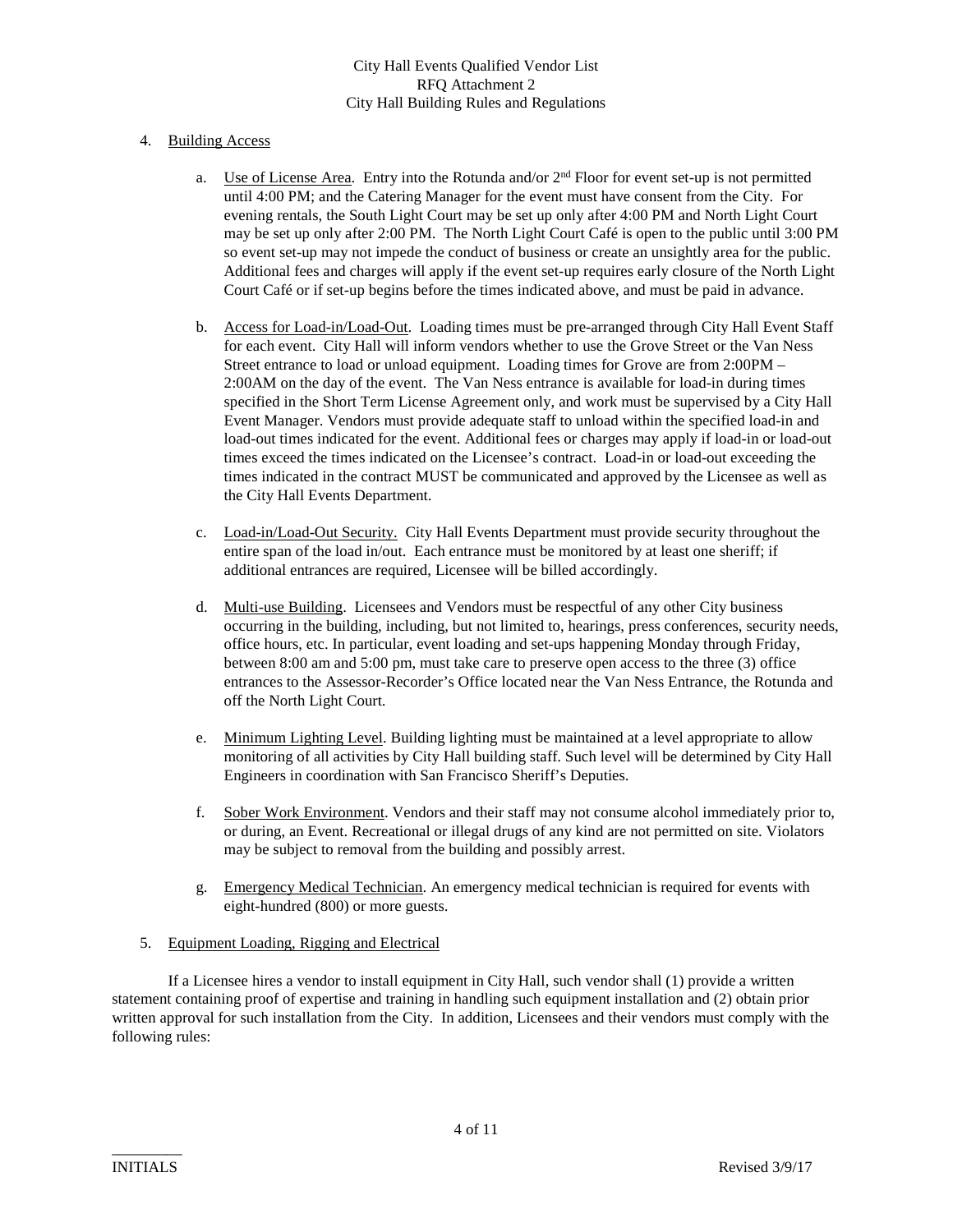- a. Use of Freight Elevators. Vendors must use freight elevators for all items that they are not carrying up the stairs, and must provide no less than two (2) personnel to operate freight elevators. Before gaining access to the freight elevators all vendors must receive elevator-operating instructions from one of the City Hall Engineers or Event Managers. Vendors may go to Room 008 to ask for assistance. Freight elevator dimensions are: 7' wide x 53" long x 83" tall. The elevator door openings are approximately 35". Vendors with equipment that does not fit in the freight elevators may use the Van Ness Street entrance to load and unload. Freight elevator doors must be treated with care and used properly. Exterior freight elevator doors must be hold open manually until all items are loaded or unloaded. Do not force the interior accordion doors of the freight elevator, as they open and close automatically. Costs related to repairing damage to freight elevators may be billed to Licensee.
- b. Transporting Equipment. Vendors must bring all items on wheels or they must be carried through the building. Dragging, pulling, or shoving items is prohibited throughout the building. Large round tables with vinyl edges may be rolled into the building. City Hall does not provide carts, hand trucks, dollies, ladders, lifts, etc. Leaning of tables and other equipment against any walls is strictly prohibited. All equipment must remain at least six (6) inches away from walls and allow for a minimum egress of forty-four (44) inches.
- c. Lifts and Pallets. Operators of lifts must receive operating instructions from a City Hall Engineer prior to beginning work. Wooden pallets may not be used in City Hall. Plastic pallets may be transported across marble floors in City Hall. Loads of no more than 1,000 lbs. may be transported on individual jacks or lifts. All moving devices must have plastic, rubber or neoprene wheels (no metal wheels or wheels that will damage the marble floors). When using scissor lifts, cherry pickers, or equipment of this type, Masonite sheets of no less than 3/16" in thickness must be laid under the wheels while equipment is being transported or operated on marble floors in City Hall. Ramps must be used to "bridge" over thresholds when rolling carts or equipment over thresholds into the North Light Court or South Light Court (ADA cable ramps are approved for use in this capacity).
- d. Taping. City Hall requires the use of low tack cloth gaffers tape ONLY (must not leave residue). Vendors are responsible for bringing their own supply of tape. Permission is still required to hang or affix any object on the walls or fixtures in City Hall.
- e. Suspended Equipment. Any apparatus or equipment suspended from a truss or the ceiling must have a secondary seismic support, such as safety straps or a tie-off.
- f. Electrical. Introduction of electrical conductors into any building through any door or window from the outside and without elevation of the conductors to a safe and reasonable height over any sidewalk, entrance or other public passageway into or around the building. All electrical conductors must be placed against walls and elevated when crossing any open doorway and hallway where guests or staff have access.
- g. Lighting Interior Dome. Lighting of the interior dome requires the actual technician(s) performing the work to sign a "Consent, Waiver and Assumption of Work" form prior to commencing work. A fee of five-hundred dollars (\$500) is required to light the interior dome.
- h. Lighting Exterior Dome. Lighting the exterior dome requires approval in advance by the Mayor's Office and a fee of five-thousand dollars (\$5,000).
- i. Change Orders. Electrical plans and requests are due for final approval by the City Hall Electrician no less than five (5) business days prior to the event date or load-in date, whichever comes earlier.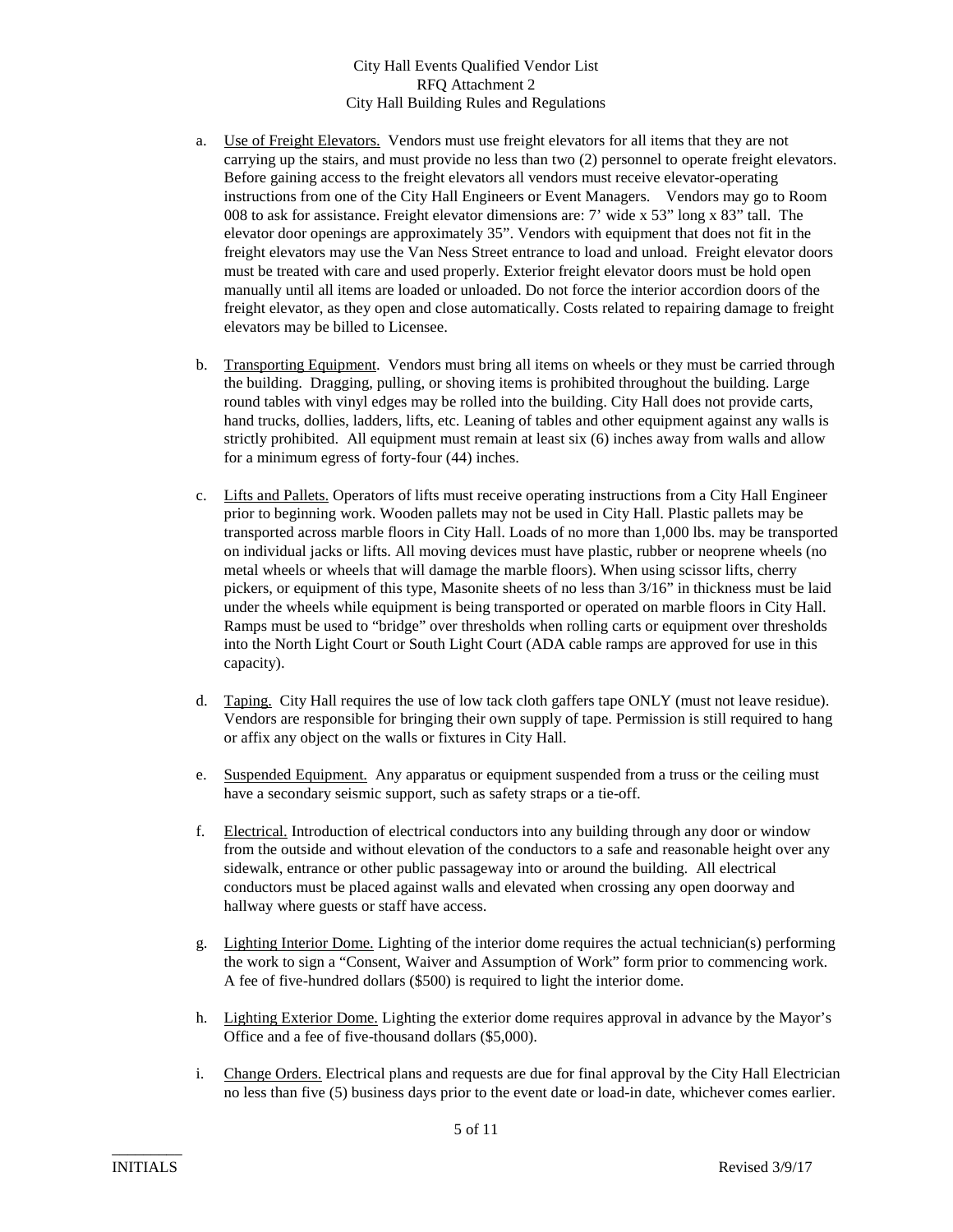Any changes to the electrical plans after such date may incur a fee of two-hundred fifty dollars (\$250.00).

j. Displays. Caution must be used at all times to preserve and protect all art, displays, banners, sculptures and busts.

## 6. Food & Beverage

In addition to the rules above, Licensees and their vendors must comply with the following rules:

- a. Site Visit. If Licensee is serving food or beverage, a Catering Manager for the event must contact the City Hall Event Manager no later than one (1) month prior to the event date. Caterers who have not catered an event at City Hall within the last twelve months must attend a site walkthrough with a representative from the City Hall Events Office no later than one (1) month prior to the event date.
- b. Post-event Check-out. On the day of the event, the Catering Manager must check out with the City Hall Event Manager before leaving the building to ensure all equipment has been removed and all areas have been left clean and free of trash/debris.
- c. Access. The vendor's Catering Manager must obtain the City's approval for access to the building for load-in and load-out per Section 4 above.
- d. Alcoholic Beverages. Serving alcohol requires having appropriate liquor licenses. Alcohol may only be served to people 21 years of age and older. Bartenders and servers may not serve alcohol to anyone who is visibly inebriated. Last call for beverage service must be announced to event guests no less than thirty (30) minutes prior to the guest event end time, and no beverages may be served less than fifteen (15) minutes prior to the guest event end time.
- e. Kegs. Standard kegs are not permitted in City Hall. Cornelius kegs no larger than five (5) gallons are permitted for use, but may not be kept in containers of ice, may not be rolled across floors, and may not be placed directly onto floors or the bars in the North Light Court. Protection must always be placed beneath kegs when they are placed on any surface in City Hall.
- f. Packaged Water. The Bottled and Package-Free Water Ordinance (City and County of San Francisco Ordinance 009-17) prohibits the sale or distribution of drinking water in a sealed box, bag, can, glass bottle, rigid plastic bottle, or other container, intended primarily for single service use, and having a capacity of less than one (1) liter. "Water" includes: natural spring or well water; water taken from municipal or private utility systems or other sources; distilled, deionized, filtered, or other purified water; or any of the foregoing to which chemicals may be added. "Water" does not include: mineral water; carbonated or sparkling water; soda, seltzer, or tonic water; or flavored water, also marketed as fitness water, vitamin water, enhanced water, energy water, or other similar products.
- g. Bussing and Cleaning. Catering vendors must provide adequate staff to bus dishes and glasses during an event. If you are expecting a large amount of waste to be produced at your event, you must provide additional trash receptacles for all event areas. Caterers are responsible for sweeping, mopping, and wiping down all service areas inside and outside the building and for removing all garbage generated by the Event immediately after the Event. Caterers must furnish their own cleaning supplies, including brooms, mops, rags and any cleaning solutions.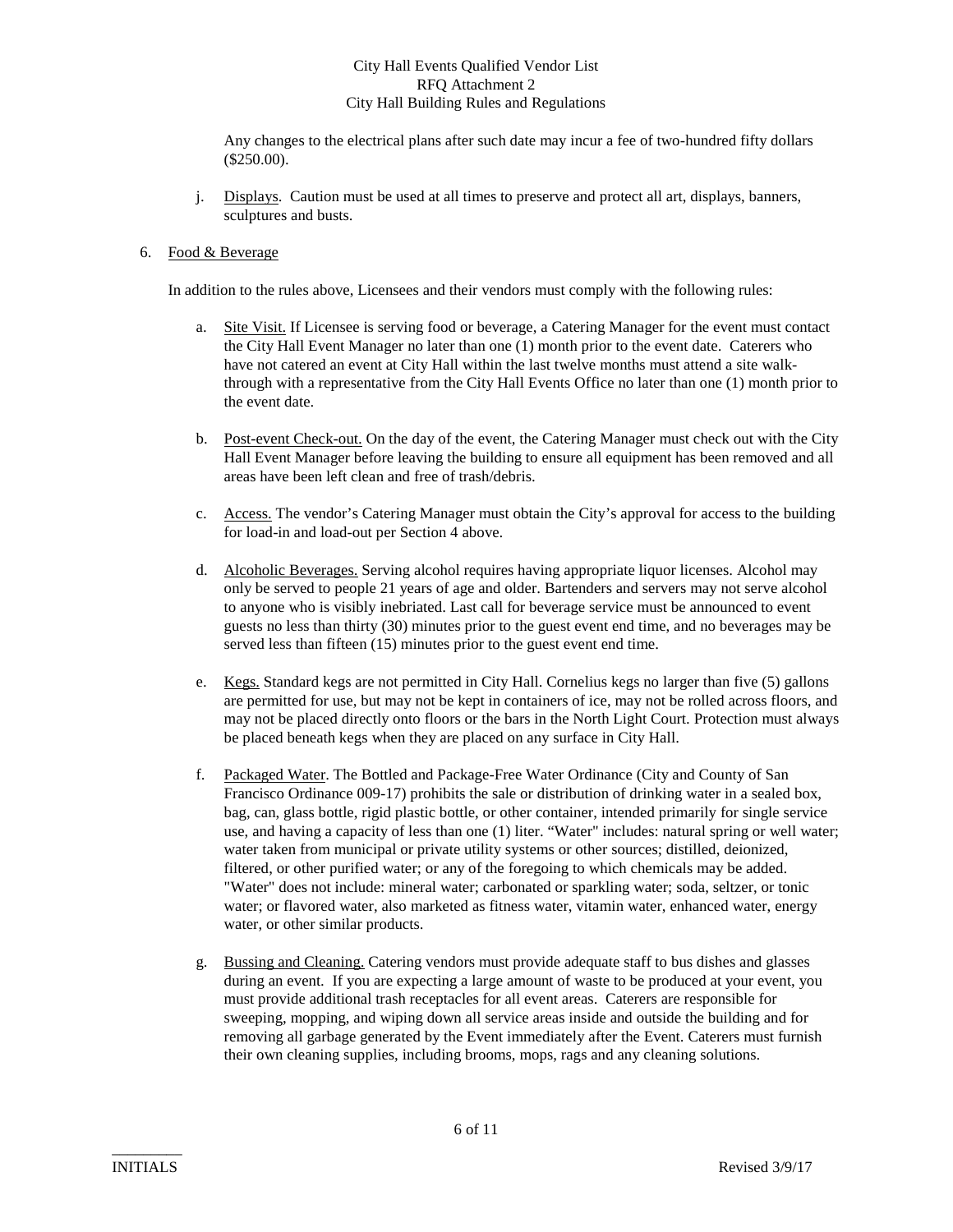- h. Cooking. There is no cooking inside City Hall. City Hall does not allow the use of convection ovens, electric stove tops, butane or propane inside the building. City Hall does not allow open grilling, barbecue, or use of charcoal or wood (including in tandoori or naan ovens) inside or outside the building. **Regulated open flame (e.g., butane or propane) on a deep fryer or flattop grill in an exterior uncovered cooking area is allowed with prior approval from City Hall and acquisition of the necessary fire permits (see Section 6.i. below). A Fire Marshall must be on site to inspect the cooking equipment and to monitor cooking activity prior to it commencing**. The ground under the cooking area must be covered by mats, tarp, and protective covering to prevent staining or soiling of the concrete areas of City Hall's grounds. When deep frying, a "Type K" fire extinguisher in good working order must be kept at the deep frying station. Gas cooking devices must utilize UL approved gas lines in good working order.
- i. Kitchen Tents. City Hall does not have a hot kitchen onsite (see Section 6.h. above). All onsite hot food preparation must occur in an exterior cooking area and food preparation tent in the Grove Street well. Approved open flame cooking devices should be operated in the exterior cooking area, but not inside the kitchen tent. The tent may be set up at the Grove Street entrance, but should not block the loading dock or driveway or any other entrance. Access to the Grove Street Entrance begins no earlier one (1) hour prior to interior building access noted in the license agreement. The ground under the tent must be covered by mats, tarp, and protective covering to prevent staining or soiling of the concrete areas of City Hall's grounds. The food preparation tent may be any size that fits the caterer's needs up to a maximum dimension of 10' x 30'. The tent must have a top and side panel to protect the adjacent wall. See Section 6.h. above regarding Cooking for more information.
- j. Fire Permits and Hot Boxes. **Caterers are required to obtain a fire permit for all events with open flame (i.e. candles, sternos, stoves, grills and gas). IMPORTANT: CATERERS ARE REQUIRED TO OBTAIN A FIRE PERMIT AT LEAST FIVE (5) WORKING DAYS PRIOR TO THE EVENT DATE.** A FIRE INSPECTOR IS REQUIRED IN THE BUILDING IF THE EVENT WILL HAVE FIVE-HUNDRED (500) OR MORE GUESTS, IF IT WILL INCLUDE A SEATED DINNER, OR IF THERE WILL BE STERNOS OR HOTBOXES IN THE BUILDING. Hot boxes with open flame (sternos) are not allowed inside the building without a permit. Hot boxes may not be moved inside the building without the presence of a Fire Marshal. Prior to moving hot boxes, sternos shall be extinguished. No flame-lit devices are allowed in the elevators or to be transported while still lit. Caterers must provide at least one fire extinguisher per food station where a heating source is being used. See Section 7 below for additional information.
- k. North Light Court Catering Prep Room. The catering prep room in the North Light Court is used by the Café on weekdays until 2:00 pm. A full day of access to the room may be bought for \$800/day. Set-up beginning before 2:00 pm may not impede the public's access to the room unless it has been bought out. Following an event, the room must be left clean and clear of trash/debris, including cleaning all counters, sinks and sweeping/mopping the floor.
- l. North Light Court Counter Space. The Licensee and his or her vendors may use the counter space in the NLC during the event but such areas must be cleaned and cleared of debris immediately after the event. Any items moved for the event must be returned to the original location and conditions. Counters must be lined with plastic prior to use.
- m. Torchieres. When setting bars or food service stations at Rotunda torchieres, the torchiere bases should be wrapped in plastic to protect them from spills and/or bumping.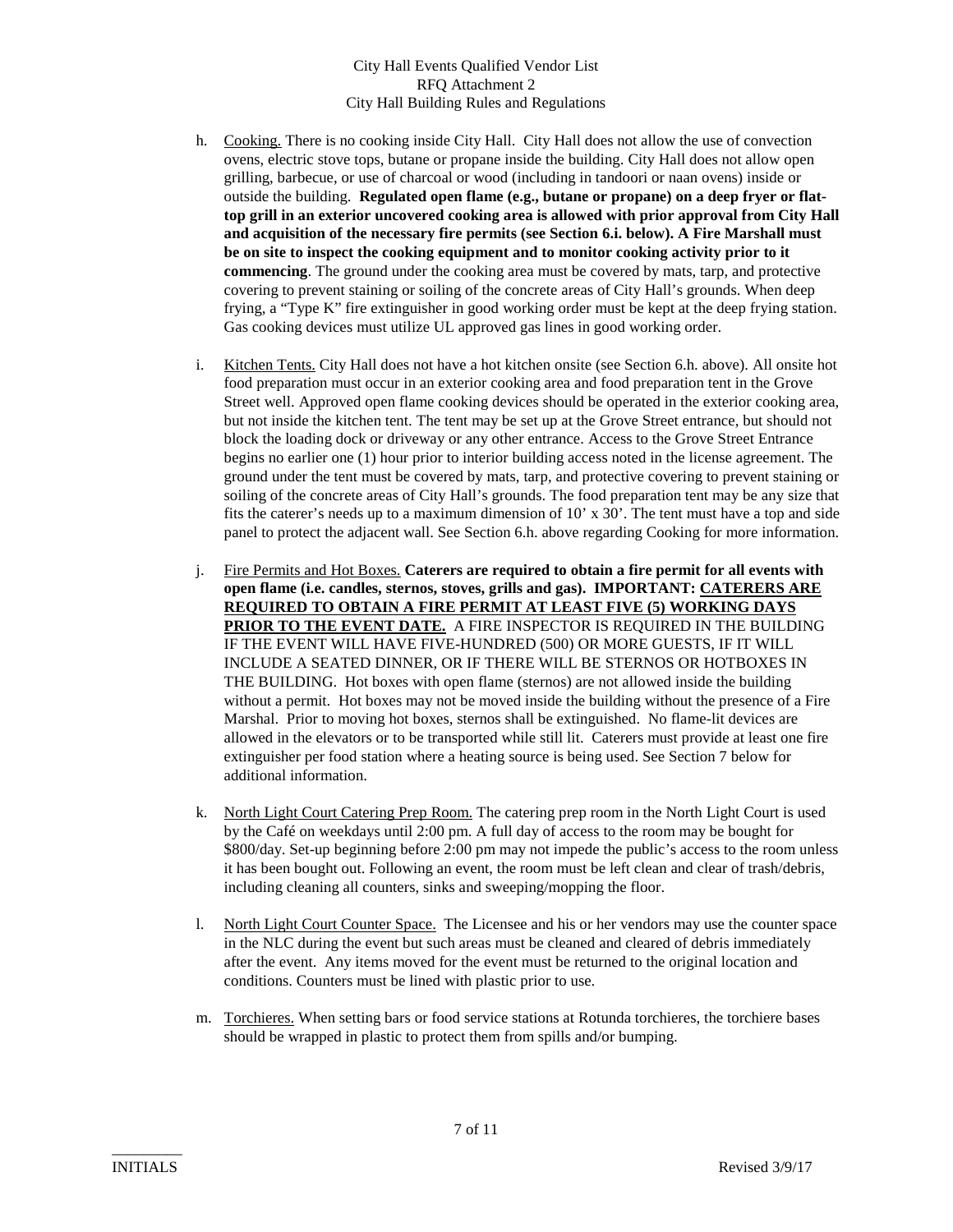- n. Life Safety System. City Hall has an extensive life safety system which is extremely sensitive to heat and smoke. If the fire alarms are set off due to a caterer's negligence, there will be a minimum fine of \$5000.00 added to the Licensee's Final Invoice.
- 7. Floor Plan Approvals and SF Fire Department Permits

Floor plans and San Francisco Fire Department (SFFD) certifications and approvals are required for all Events, with the exception of one-hour and two-hour wedding packages. Floor plans and SFFD certifications and approvals are not required for wedding packages unless specifically requested by the City in its sole discretion.

Floor plans must be submitted to the Events Department for approval no later than two (2) weeks prior to the date of the Event. Only three (3) versions of a floor plan will be accepted for review for any one event. The City may charge a fee of two-hundred fifty dollars (\$250) for floor plans that do not meet the submission deadline. Floor plans shall describe the following information regarding the Event:

- (1) The location of all furnishings and equipment to be brought into City Hall.
- (2) All areas that are to be accessible to those attending the Event and the devices or methods by which this is to be enforced.
- (3) All areas required to be accessible to those organizing the Event, ceremony or display, and the special identification or badges that will identify such persons. Licensees shall be fully responsible and prepared to identify invitees to insure that no unauthorized guests are allowed to enter.
- (4) The City will determine delivery and pick-up areas.
- (5) All equipment, furnishings and décor must be placed at least six (6) inches away from walls and allow for a minimum egress of forty-four (44) inches.

The required SFFD certifications and approvals are as follows:

- (1) The Fire Department's stamped, approved floor plans for the Event
- (2) Proof of open flame permits for the Event
- (3) Proof of fire watch for the Event, where applicable
- (4) Proof of flame retardant certificate as necessary for any flammable materials brought inside the building.
- (5) Any other certifications or approvals required by the Fire Department.

City Hall is not responsible for obtaining permits (e.g., fire, candle, alcohol) for the Event. Licensee and/or their vendors are required to obtain all necessary permits and must provide proof thereof upon City Hall's request.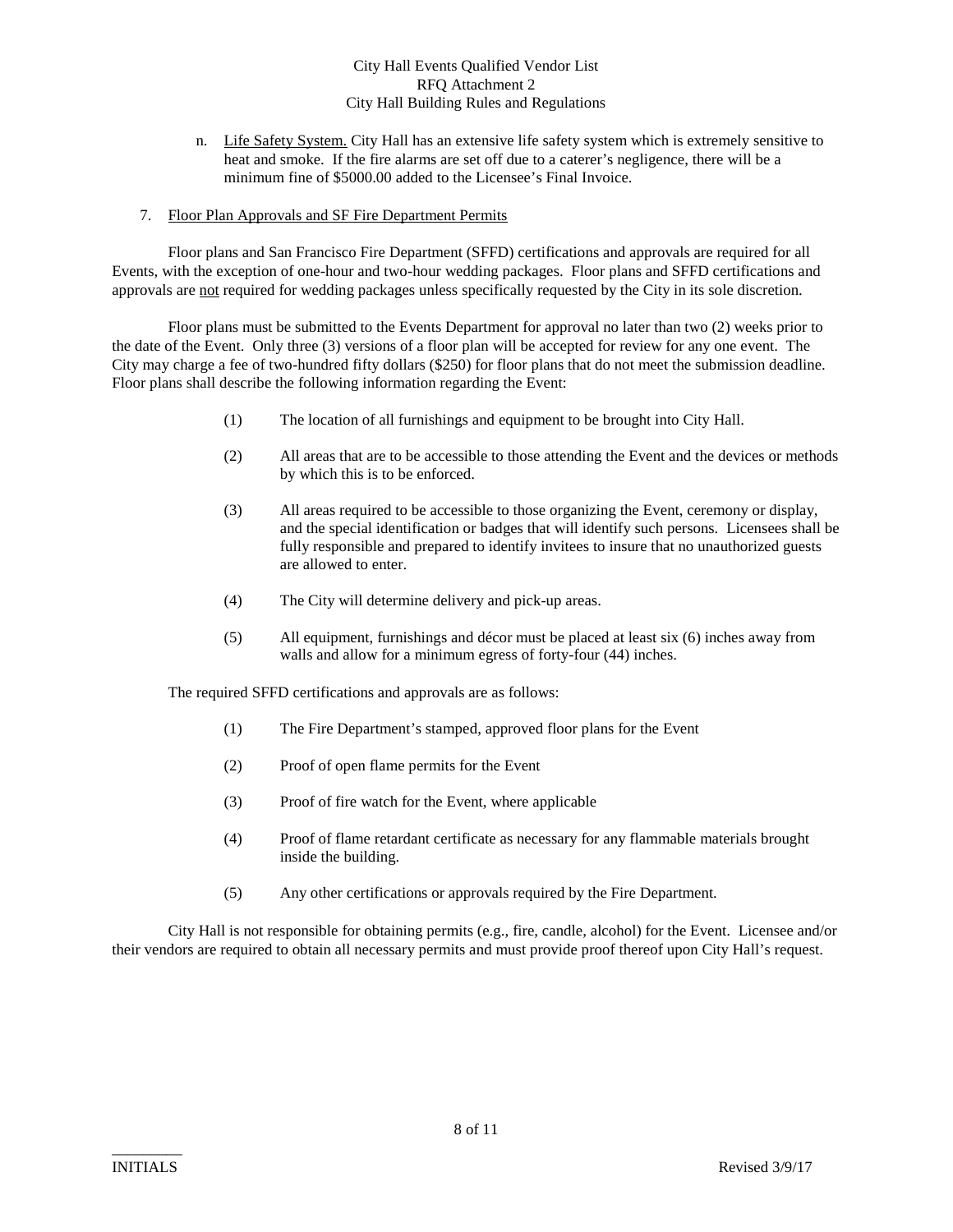#### 8. Security.

All persons entering City Hall shall be required to stop at the security desk located at any entrance to City Hall and allow the deputy sheriffs posted at such security desk to perform security procedures, including, without limitation, inspecting bags, purses and briefcases, and requiring entrants to pass through metal detectors. Sheriffs have the right to inspect any items brought into the City Hall building, systematically or at random. No exterior doors or entrances may be opened unless they are staffed and being monitored by Sheriff's Department personnel.

#### 9. Insurance

Licensees conducting weddings at City Hall must obtain general liability insurance. This insurance is already included in all wedding packages. Licensees conducting weddings who have not purchased a wedding package must either (1) purchase general liability insurance from the City at a cost of \$3/guest (\$100 minimum), or (2) obtain their own general liability insurance, provided, however, that (i) such insurance must have a limit of not less than \$1,000,000 per occurrence and must cover bodily injury, property damage, contractual liability, personal injury, advertising liability, liquor liability (if alcoholic beverages will be served), independent contractors, broad form property damage, products liability, and completed operations; and (ii) the City reserves the right to require Licensees to purchase insurance from the City if the City determines in its sole discretion that Licensee's proposed insurance is insufficient.

Licensees renting City Hall for events other than weddings, and vendors serving all types of events (including weddings and wedding packages) must obtain the following types of insurance:

- (1) Commercial General Liability Insurance with limits not less than \$1,000,000 each occurrence Combined Single Limit for Bodily Injury and Property Damage, including coverage for Contractual Liability, Personal Injury, Advertising Liability, Liquor Liability (if alcoholic beverages will be served), Independent Contractors, Broad Form Property Damage, Products Liability and Completed Operations.
- (2) Worker's Compensation Insurance, including Employers' Liability with limits not less than \$1,000,000 each accident.
- (3) Business Automobile Liability Insurance with limits not less than \$1,000,000 each occurrence Combined Single Limit for Bodily Injury and Property Damage, including coverage for Owned, Non-owned and Hired automobiles, as applicable;

Vendors shall be required to provide the City Hall Event's Office and the City Risk Manager proof of insurance that complies with the requirements of this license and any other City requirements. All required insurance shall remain in force during the full term of the License, provided, however, that if any of the required insurance is provided under a claims-made form, coverage shall be maintained continuously throughout the term of this License Agreement, and, without lapse, for one year beyond the Agreement expiration, to the effect that, should occurrences during the Agreement term give rise to claims made after expiration of the Agreement, such claims shall be covered by such claims-made policies.

Should any of the required insurance be provided under a form of coverage that includes a general annual aggregate limit or provides that claims investigation or legal defense costs be included in such annual aggregate limit, such annual aggregate limit shall be not less than double the occurrence limits specified above.

Liability policies shall name as Additional Insureds the City and County of San Francisco, its officers, employees, agents and members of commissions.

In addition, all policies shall provide the following: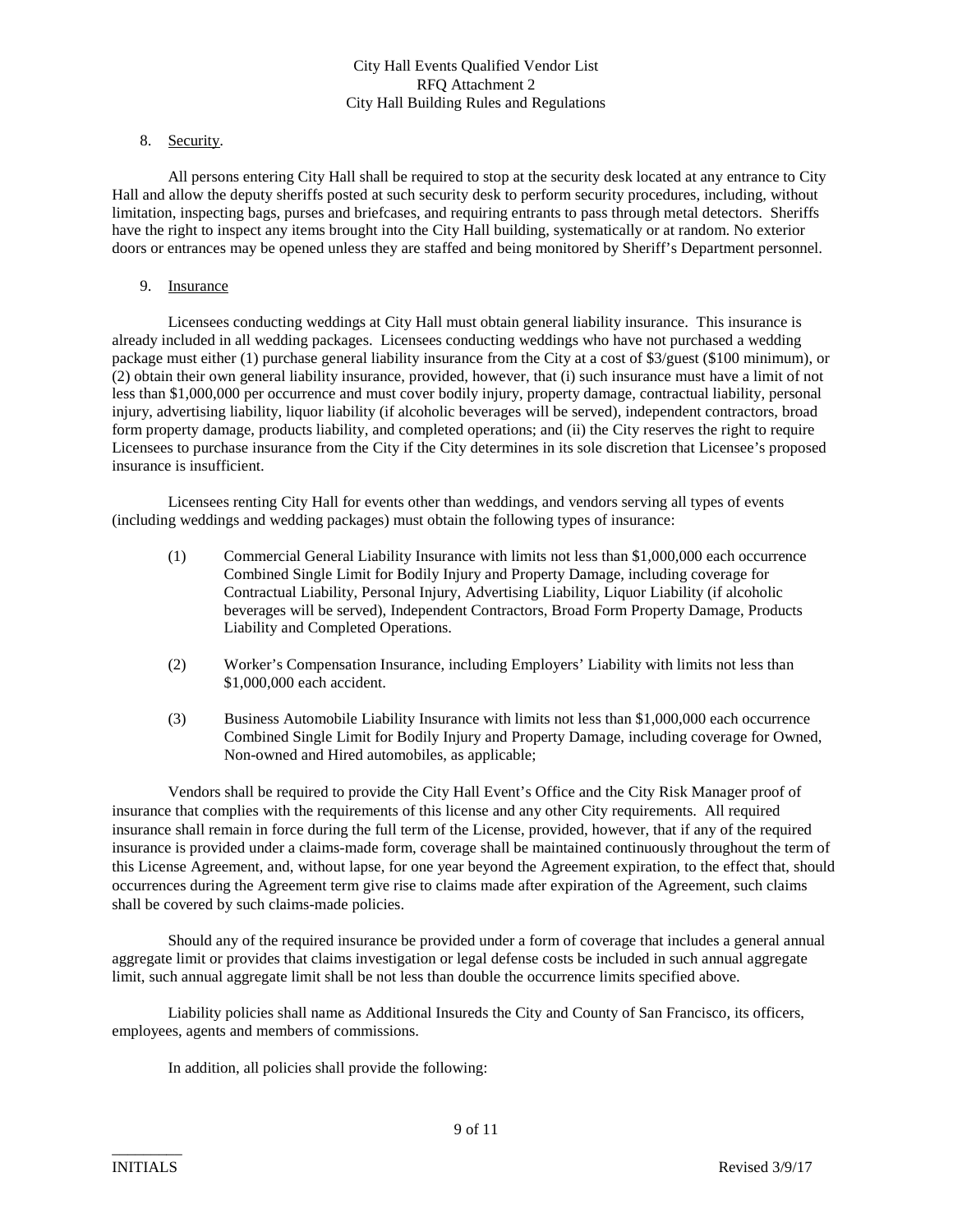(1) Ten (10) days prior written notice to City of cancellation, intended non-renewal or reduction, by endorsement, of coverage or limits, mailed or faxed to the following address:

City Hall Events Office City Hall, Room 495 1 Dr. Carlton B. Goodlett Place San Francisco, CA 94102

Phone: 415-554-6079 Fax: 415-554-7446

(2) That such insurance is primary to any other insurance available to the Additional Insureds with respect to claims covered under the policy and that such insurance applies separately to each insured against whom claim is made or suit is brought, but the inclusion of more than one insured shall not operate to increase the insurer's limit of liability

#### 10. Suspension of Vendor Access

Vendors working in City Hall or on its grounds must comply with all Rules and Regulations, and conduct themselves in a professional manner at all times. Failure to do so may result in suspension or loss of status as a City Hall Events Qualified Vendor.

- a. Minor Infractions. Vendors who fail to comply with all Rules and Regulations, to follow directions of City Hall staff, or to attend required final walkthroughs twice for any event, will be given a written warning from the City Hall Events Director. Any vendor who has received three (3) written warnings may be removed from the City Hall Events Qualified Vendors List and not permitted to work in City Hall or on its grounds for a period of two (2) years. Vendors will be required to apply for reinstatement at the expiration of the two (2) year period.
- b. Major Infractions. Any vendor that commits a single major infraction, including, but not limited to, damaging City Hall or its equipment, violating City Hall policy or staff member instructions in a manner that results in bodily injury to a building occupant, or treating a City Hall staff member or building occupant in a disrespectful or harassing manner, may be removed from the City Hall Events Qualified Vendor List and not permitted to work in City Hall or on its grounds for a period of two (2) years. Vendors will be required to apply for reinstatement at the expiration of the two (2) year period.

If, based on the above, the City Hall Events Director determines there is cause to suspend a vendor's status as a City Hall Events Qualified Vendor, City Hall Events staff will promptly schedule a hearing prior to such suspension. At the hearing, the vendor will have the opportunity to explain to a hearing officer that is unconnected to the matter, why the vendor believes the proposed suspension should be withdrawn or modified. The vendor will have fifteen (15) minutes to present its case, unless the hearing officer determines that more time is required. The City Hall Events Director will have fifteen (15) minutes to present his or her case unless the hearing officer determines that more time is required. The vendor will then receive five (5) minutes for rebuttal. The hearing officer will base his or her determination exclusively on the information and evidence provided in the hearing. Generally, the vendor will receive an oral ruling at the end of the hearing which will be confirmed in writing.

THE CITY AND COUNTY OF SAN FRANCISCO IS NOT RESPONSIBLE FOR ANY DAMAGES INCLUDING, BUT NOT LIMITED TO, LOST PROFITS ARISING OUT OF, OR IN CONNECTION WITH, THE VENDOR'S SUSPENSION AS A CITY HALL EVENTS QUALIFIED VENDOR.